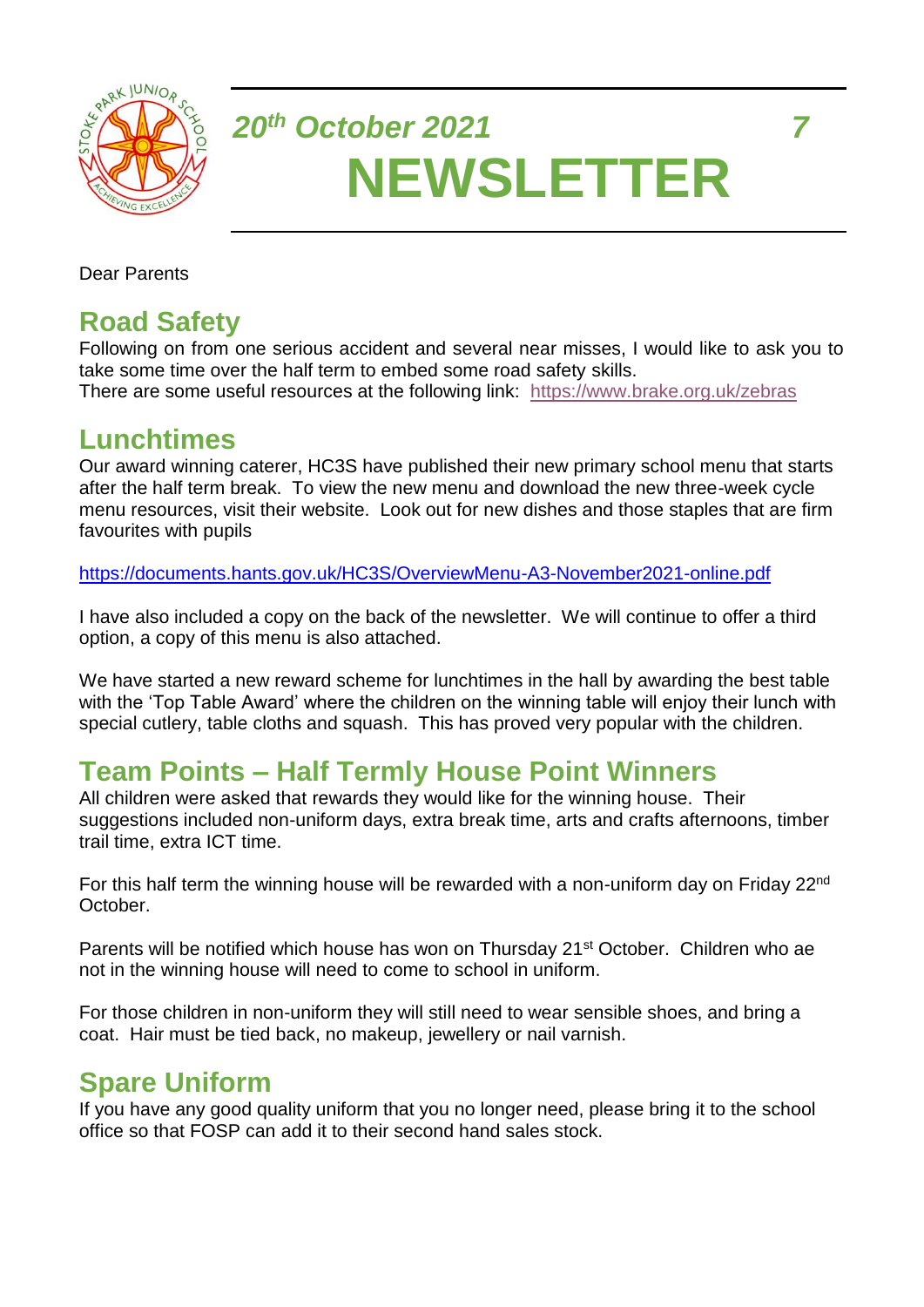#### **Times Table Champions**

Every week, certificates are awarded to three children in each class for their performance on Times Table Rock Stars. The certificates are for the most improved speed, coins earned and correct answers in the last seven days. The children are enjoying this weekly celebration and having their certificates displayed in the classroom each week. You can see some of the year 4 children celebrating in the photo to the left.

Also, there have been year group battles each week. The first week was won by year three and the current battle is close



between years 4 and 5. So please encourage your child to log in and take part from home.

Keep celebrating your successes at home.

Mrs Warburton



### **Cookery Club**

After half term our Head of Kitchen, Shelley Unwin, will launch our new cookery club, starting with some taster sessions. Each session will run for three weeks, with six spaces on each session at a cost of £7.50.

The session for Lower School children will be on a Tuesday and Upper School on a Wednesday. If you would like your child take part, please complete the reply slip and return it to school by this Friday,  $22<sup>nd</sup> October$ . Once we have received all the reply slips, we will inform you of which dates have been allocated to your child.

#### **Squid Games**

We have had a few incidents of pupils playing this as a game on the playground or talking about it together. This is a show on Netflix, with a rating of 17 years, and is inappopiriate for children. Roblox also has a game based on the show.

Please be aware of this, especially as we approach half term.

#### **Congratulations**

To Oliver Thomas who has joined the X Club.

To Abigail McCormick who came fifth in her category for Latin dancing in the regional heats and has qualified for the national final in Blackpool.

To all the children who took part in The Eastleigh Schools' Summer Reading Challenge. Our school came 6<sup>th</sup>.

#### **Head Boy, Head Girl and Prefects**

Following on from interviews with myself and Mrs Small I would like to congratulate the following children who have been appointed:

| Head Boy: Adam Kniola  |                                   | Deputy Head Boy: Jasper Maslin-Prothero |
|------------------------|-----------------------------------|-----------------------------------------|
| Head Girl: Anna Gordon | Deputy Head Girl: Florence Rivett |                                         |

Prefects: Mia Taylor, Fern Gauntlett, Lyla Cullen Butt, Noah Jerram, Toby Ellis, Willow Ramsey, Abigail McCormick, Evie Mills, Rhia Mbadinga Ngouodem, Elia Harris, Willow Bufton, Isla Read, Poppy Isaac, Morgan Jackson, Helena Massey, Megan Clark, Stefania Reeve, Bonnie Williams, Daisy Hanley, Jess Whettingsteel, Amelie Williamson, Lauren Kent,